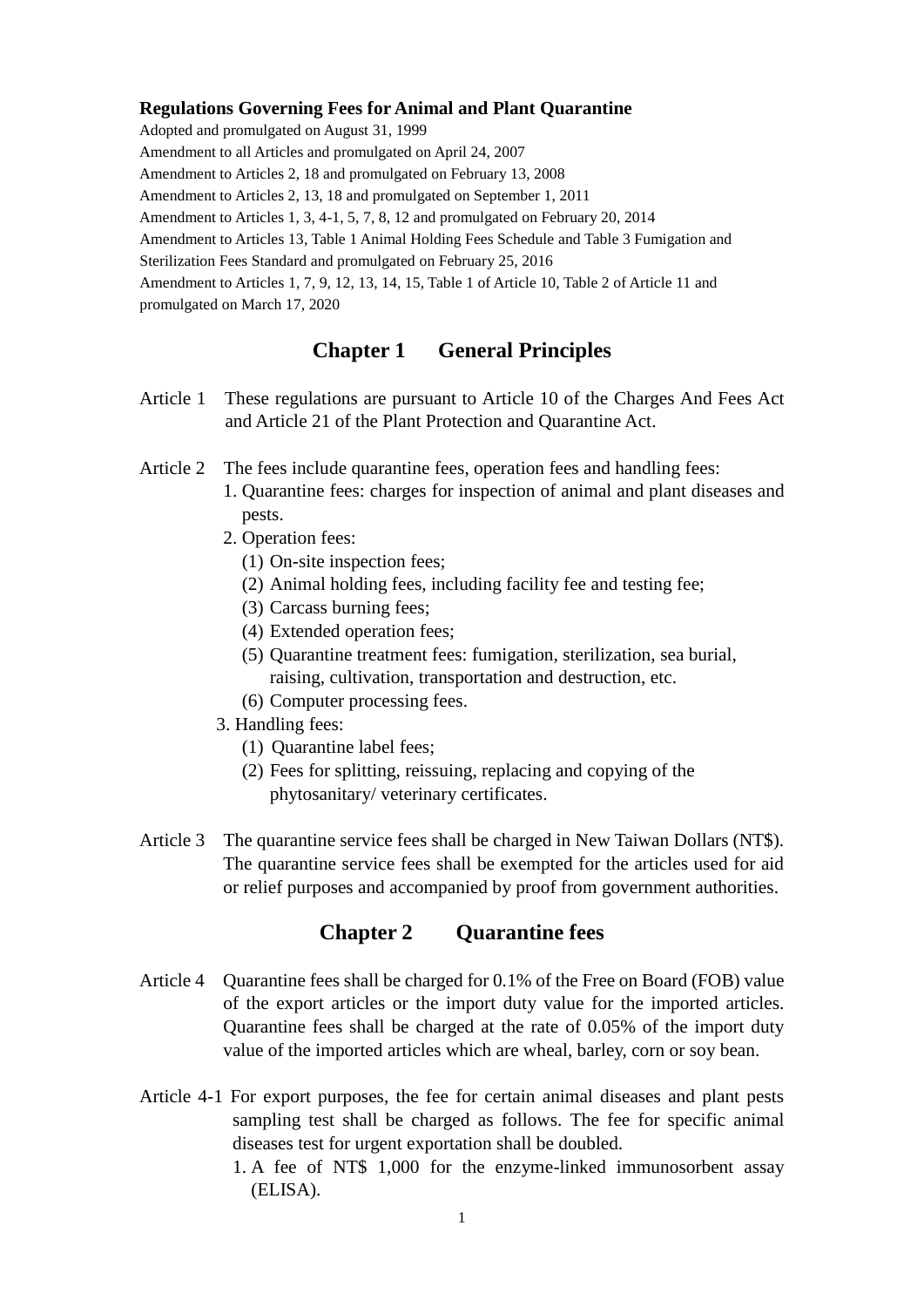- 2. A fee of NT\$ 1,600 for Polymerase Chain Reaction (PCR).
- 3. A fee of NT\$ 2,100 for Reverse Transcription PCR (RT- PCR).
- 4. A fee of NT\$ 3,100 for Real Time RT-PCR.
- 5. A fee of NT\$ 3,600 for virus isolation.
- Article 5 Exporters, importers (hereinafter referred to as "the applicants") or the agents, when applying for inspection, shall submit the foreign currency exchange documents or other sales documents in order to calculate the quarantine fees. If such documents are not available along with the inspection application, it is required to submit before issuing the phytosanitary/veterinary certificates. For those merchant groups or associations, where approval is granted by the competent authority to calculate the fees based on uniform values, submission of the aforementioned documents will be exempted.
- Article 6 For those articles exempt from acquiring import or export permits, quarantine fees are charged as follows:
	- 1. Fees for the import articles are charged for the import customs declaration form signed by the declarant, or foreign exchange documents such as the trade invoice from overseas exporters, submitted by the applicants or the agents while applying for inspection.
	- 2. Fees for the export articles are charged for the letter of credit or export customs declaration form signed by the declarant submitted by the applicants or the agents while applying for inspection. However, the fees shall be charged as per local sales invoices, commercial invoices or other sales proof documents, when application is submitted at local manufactory.
- Article 7 The quarantine fees shall be exempted for the following cases:
	- 1. The articles are used for military purposes and accompanied with proof from military authorities.
	- 2. The articles of imported food are used for military or official purposes and accompanied with proof from food administration authorities.
	- 3. The allowed quantity of quarantine objects or regulated articles carried by passenger or crew serving on vehicles, vessels and aircrafts pursuant to the Regulations for Quarantine of Animal/Plant Regulated Articles Carried by Passengers and Service Personnel on Vehicles or the Regulations for Quarantine of Plant Regulated Articles Export and Import by Mail.
	- 4. Unprocessed raw, cold-stored or frozen livestock or poultry meat for export, where the meat inspection fee has been paid for at slaughtering.
- Article 8 For the export articles paid with foreign currencies, the quarantine fees shall be charged as per the payment which should be converted into NT\$, based on the exchange rates applicable for custom declaration as stipulated by the directorate general of customs for every ten-day period.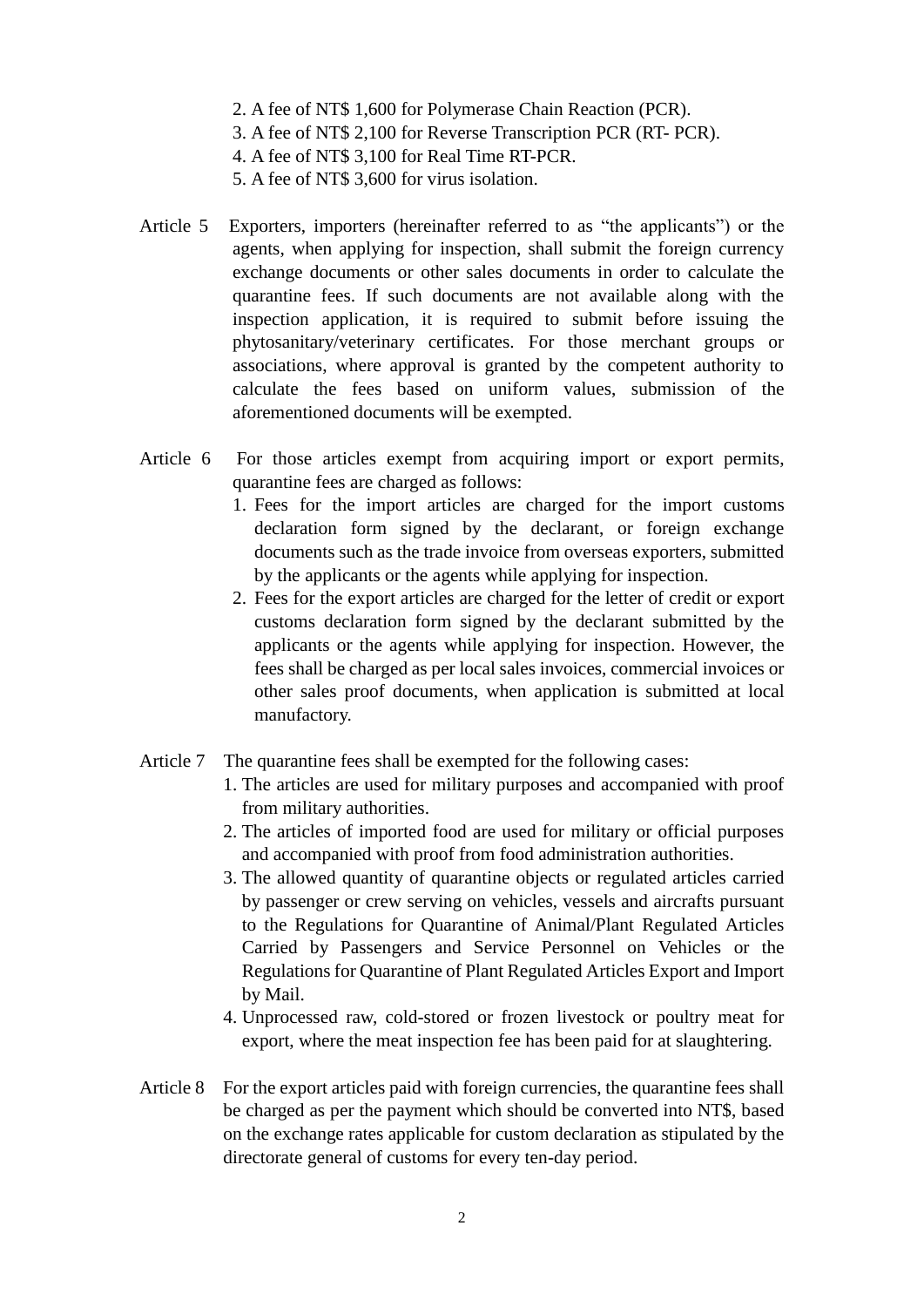### **Chapter 3 Operation fees**

- Article 9 The on-site inspection fees shall be charged for the actions which dispatched inspectors by the Bureau of Animal and Plant Health Inspection and Quarantine, including on-site inspection, quarantine treatments, escort, and audit of facilities or sites, etc.;
	- 1. A fee of NT\$ 500 will be charged for on-site inspection within the territory by each inspector every time. With regard to the inspector cannot travel to the site and back within the same day, the fees shall be charged as per the "Regulations for Applying the Domestic Trip Allowance;"
	- 2. For each batch of the articles, the on-site inspection fee shall be charged as the articles being inspected by one inspector.
	- 3. On-site inspection fee shall be charged only once for the same applicant if several batches of the articles are inspected at the same place and the same time.

If large quantities of the articles are to be inspected and one inspector cannot complete the task in one day, the on-sites inspection fees shall be charged for the number of inspectors dispatched by the Bureau of Animal and Plant Health Inspection and Quarantine and the number of days.

No on-site inspection fee will be charged for inspection conducted at warehouses, container terminals or other locations where the offices of the Bureau of Animal and Plant Health Inspection and Quarantine are located.

Article 10 For import or export animals to be quarantined at the facilities owned by the Bureau of Animal and Plant Health Inspection and Quarantine or at other facilities approved by the Bureau of Animal and Plant Health Inspection and Quarantine, the animal holding fees will be charged in accordance with Table 1 Animal Holding Fees Schedule.

> If the time for quarantine of an animal exceeds the time limit as per relevant regulation, the animal holding fee will include the facility fee and extended operation fee based on the extended days.

> For on-site inspection of animals quarantined at other approved facilities by the inspectors dispatched by the Bureau of Animal and Plant Health Inspection and Quarantine, the on-site inspection fee shall be charged but the facility fee shall be exempt in accordance with paragraphs 1 and 2 of the preceding Article.

- Article 11 If animal dies during quarantine and the carcass is treated by burning, an animal carcass burning fee shall be charged in accordance with Table 2 Fee Standard for Animal Carcass Burning.
- Article 12 When applying for extended operation, the applicants or the agents shall follow the rules as described below:
	- 1. The applicants or the agents shall apply for the extended quarantine operation and animal detained quarantine operation according to different circumstances.
	- 2. The extended operation hours are as follows: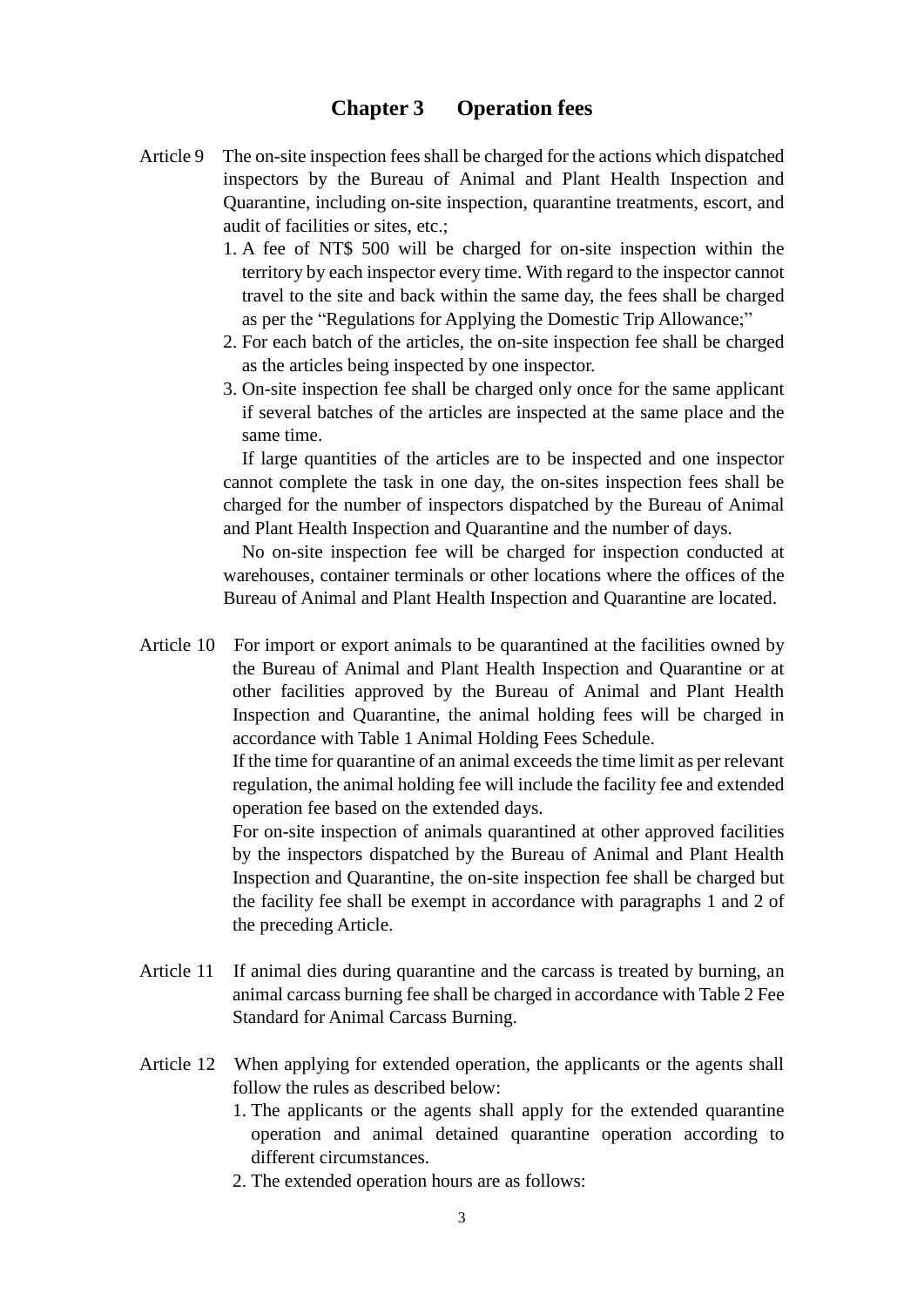- (1) The extended operation hours during weekdays are from 6:00 a.m. to 8:30 a.m. or from 12:30 p.m. to 1:30 p.m. or from 5:30 p.m. to 10:00 p.m.
- (2) The extended operation hours during weekends and national holidays are from 6:00 a.m. to 10:00 p.m.
- (3) The special extended operation hours are from 10 p.m. to 6:00 a.m. of the next day.
- 3. The extended quarantine operation fees shall be charged as follows:
	- (1) A fee of NT\$ 200 for each batch of the articles shall be charged during weekdays.
	- (2) A fee of NT\$ 1,000 for each batch of the articles shall be charged during weekends and national holidays.
	- (3) A fee of NT\$ 2,000 for each batch of the articles shall be charged for the special extended operation hours.
	- (4) The extended operation across the aforementioned items of this subparagraph shall be charged by the maximum fee.
- 4. The extended animal detained quarantine operation fees shall be charged as follows:
	- (1) A fee of NT\$ 2,000 for each time shall be charged during weekdays.
	- (2) A fee of NT\$ 2,500 for each time shall be charged during weekends and national holidays.
	- (3) A fee of NT\$ 3,000 for each time shall be charged for the special extended operation hours.
- 5. If the Bureau of Animal and Plant Health Inspection and Quarantine approves the withdrawal of applications for extended operation made by an applicant, the extended operation fee will be refunded, or be deducted in the next application for inspection with the deduction to be noted in the application form.
- 6. If an applicant applies for inspection of several batches of the articles and the inspection can be conducted at the same place and the same time, the extended quarantine operation fee shall be charged as for one batch of the articles as described in Subparagraph 3.
- 7. No extended quarantine operation fee is required for the allowed quantity of quarantine objects or regulated articles carried by passenger or crew serving on vehicles, vessels and aircrafts pursuant to the Regulations for Quarantine of Animal/Plant Regulated Articles Carried by Passengers and Service Personnel on Vehicles or the Regulations for Quarantine of Plant Regulated Articles Export and Import by Mail.
- Article 13 For the import or export articles which are inspected and require further quarantine treatments, the treatment fee shall be charged as follows:
	- 1. The fees required for fumigation and sterilization are in accordance with Table 3 Fumigation and Sterilization Fees Standard.
	- 2. Sea burial, raising, cultivation, transportation and destruction: the fees will be charged depending on the actual expenses.
	- Every application for importing or exporting animals and/or plants and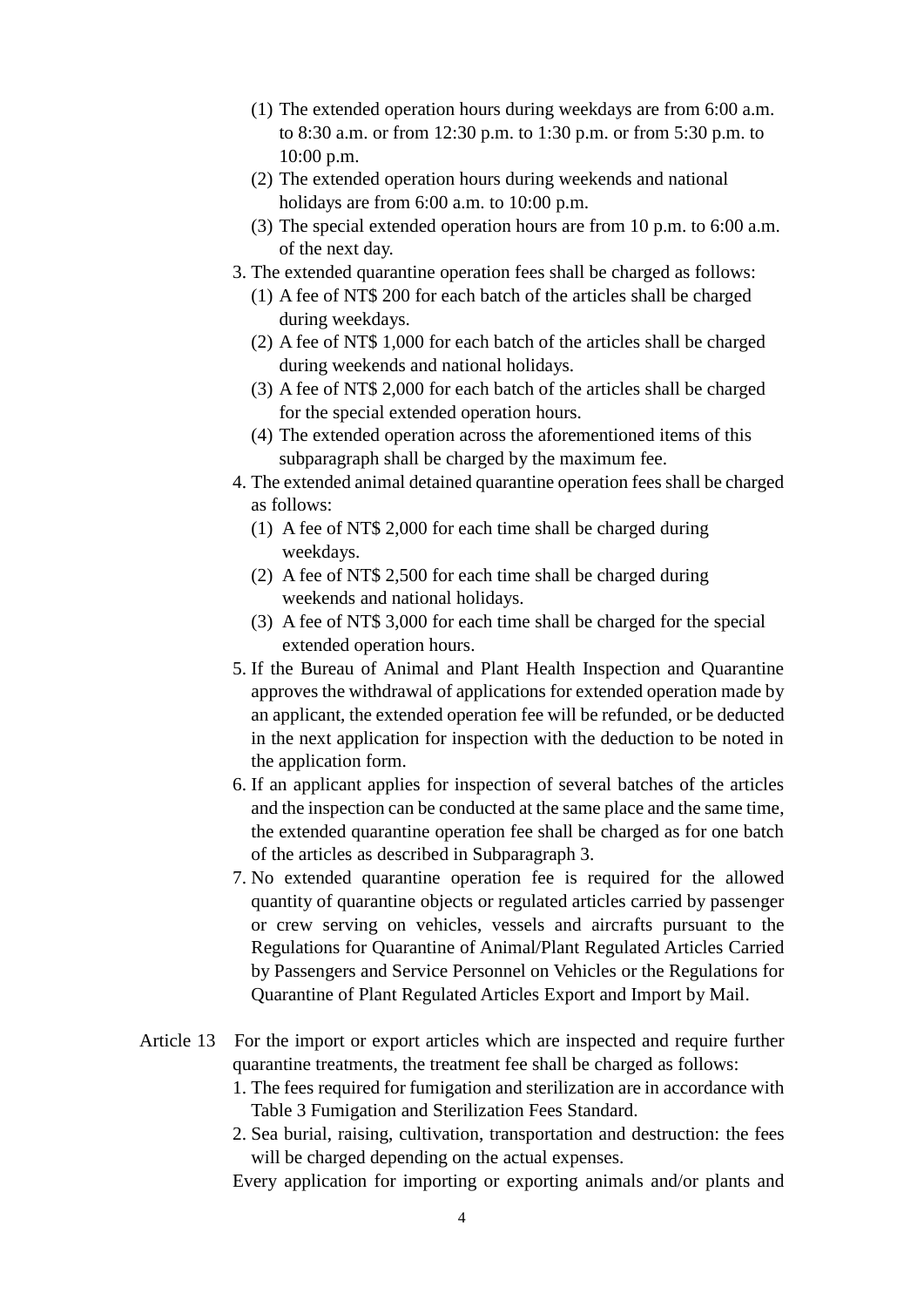their products shall be charged a computer processing fee of NT\$100. The fees are exempted if the applicants make their applications electronically either by accessing the computer at the counter or via the internet.

# **Chapter 4 Handling fees**

- Article 14 The handling fees for quarantine label used on export articles shall be charged as follows:
	- 1. Quarantine label for general use: one label for one package, NT\$ 1 for one label.
	- 2. Quarantine label for one container: one label for one container, NT\$80 for one container.

No handling fee for quarantine label is required for the allowed quantity of quarantine objects or regulated articles carried by passenger or crew serving on vehicles, vessels and aircrafts pursuant to the Regulations for Quarantine of Animal/Plant Regulated Articles Carried by Passengers and Service Personnel on Vehicles or the Regulations for Quarantine of Plant Regulated Articles Export and Import by Mail.

- Article 15 For separation, reissuance, replacement or copy of the veterinary/ phytosanitary certificate, a fee of NT\$120 shall be charged for each new certificate.
- Article 16 Charge of the fees as scheduled in these regulations shall follow budget procedures.

## **Chapter 5 Supplementary Provisions**

- Article 17 The holding fee for the animal which was arranged to be quarantined at the facility before revision of these regulations shall be charged as per the existing regulations before revision.
- Article 18 The regulation came into force on May 1, 2007. The amendment of regulation shall come into force from the date of promulgation.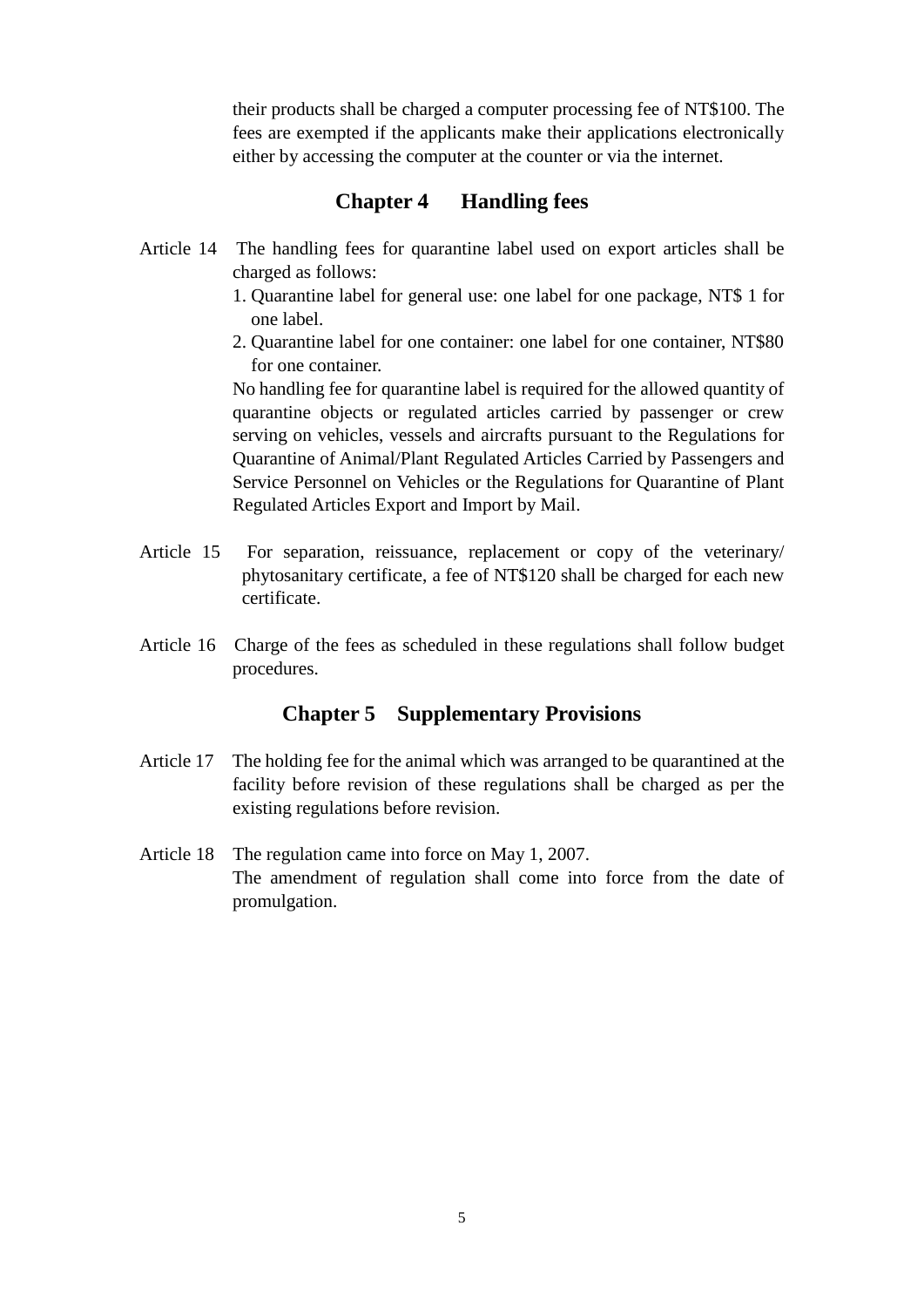| Item                    | Animal                                          | Facility fee*                                                                                              | Testing fee** | Other fees and                                                                                                                                                                                                                                                                                          |
|-------------------------|-------------------------------------------------|------------------------------------------------------------------------------------------------------------|---------------|---------------------------------------------------------------------------------------------------------------------------------------------------------------------------------------------------------------------------------------------------------------------------------------------------------|
|                         |                                                 |                                                                                                            |               | remarks                                                                                                                                                                                                                                                                                                 |
| $\mathbf{1}$            | Dogs, Cats                                      | 860                                                                                                        | 605           | The fees are charged<br>for the rabies<br>vaccination of<br>NT\$140, microchip<br>implantation of<br>NT\$300, medical<br>treatment for<br>external parasites of<br>NT\$515 and<br>medical treatment<br>for intestinal<br>parasites of NT\$300<br>as deemed necessary<br>during quarantine<br>each time. |
| $\overline{c}$          | Horses, Mules,<br>Donkeys                       | 550                                                                                                        | 300           |                                                                                                                                                                                                                                                                                                         |
| $\overline{\mathbf{3}}$ | Cattle                                          | 290                                                                                                        | 305           |                                                                                                                                                                                                                                                                                                         |
| $\overline{4}$          | Pigs                                            | 150                                                                                                        | 305           |                                                                                                                                                                                                                                                                                                         |
| $\overline{5}$          | Goats, Sheep                                    | 250                                                                                                        | 305           |                                                                                                                                                                                                                                                                                                         |
| $\overline{6}$          | Llamas, Alpacas                                 | 250                                                                                                        | 305           |                                                                                                                                                                                                                                                                                                         |
| $\overline{7}$          | Rabbits                                         | 500                                                                                                        | 100           |                                                                                                                                                                                                                                                                                                         |
| $\overline{8}$          | Tortoises                                       | 60                                                                                                         | 10            |                                                                                                                                                                                                                                                                                                         |
| 9                       | Ostriches                                       | 200                                                                                                        | 310           |                                                                                                                                                                                                                                                                                                         |
| 10                      | Chickens, Ducks,<br>Geese, Turkeys              | 65                                                                                                         | 300/ Area     | 1. Ostriches are<br>excluded from<br>poultry indicated<br>in the $11th$ item.<br>Ostriches and<br>2.<br>poultry are<br>excluded from                                                                                                                                                                    |
| 11                      | Poultry under two<br>weeks of age               | $\overline{4}$                                                                                             | 300/ Area     |                                                                                                                                                                                                                                                                                                         |
| 12                      | <b>Birds</b> quarantined<br>in small facilities | 2,100 each room<br>per day<br>$(900$ for less than $ 2,300\rangle$ batch<br>10 birds each<br>room per day) |               |                                                                                                                                                                                                                                                                                                         |

Table1 Animal Holding Fees Schedule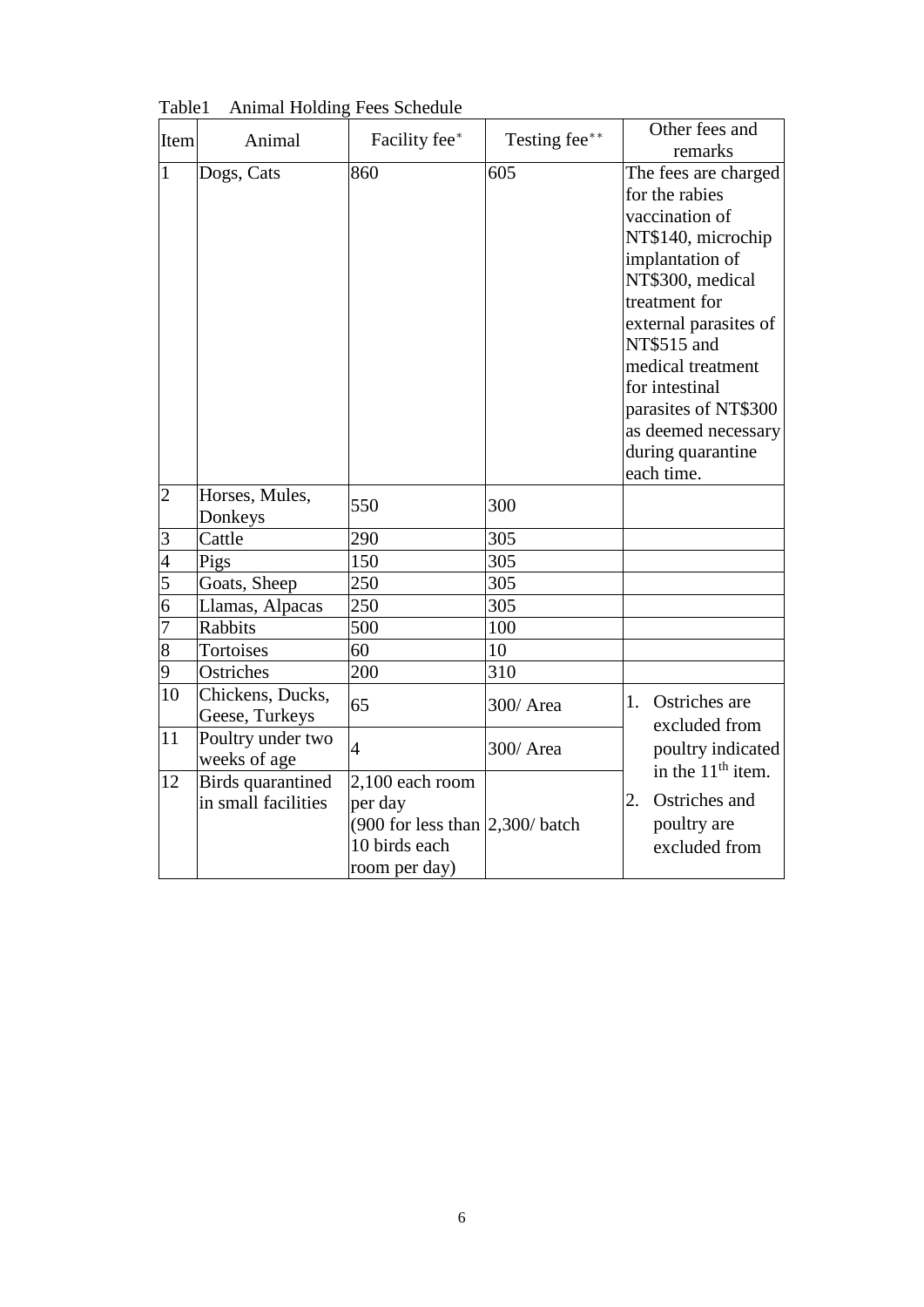| 13 | <b>Birds</b> quarantined<br>in large facilities | 3,000 each room $ 2,300/$ batch<br>per day                                                                                 | 3. | birds indicated<br>in the $12th$ and<br>$13th$ items.<br>The testing fees<br>of poultry and                                                                                                                     |
|----|-------------------------------------------------|----------------------------------------------------------------------------------------------------------------------------|----|-----------------------------------------------------------------------------------------------------------------------------------------------------------------------------------------------------------------|
|    |                                                 |                                                                                                                            |    | birds, which are<br>indicated in the<br>$11^{th}$ , $12^{th}$ and<br>$13th$ items,<br>transported via<br>countries or<br>zones of highly<br>pathogenic avian<br>influenza<br>(HPAI) shall be<br>charged triply. |
| 14 | Other animals                                   | In comparison<br>with the size of<br>the animal $(s)$ , the<br>fee shall be<br>charged<br>according to the<br>above items. |    |                                                                                                                                                                                                                 |

Note:

\* Facility fee: Daily rate for each animal per day

\*\*Testing fee charged for each animal or entire consignment every time.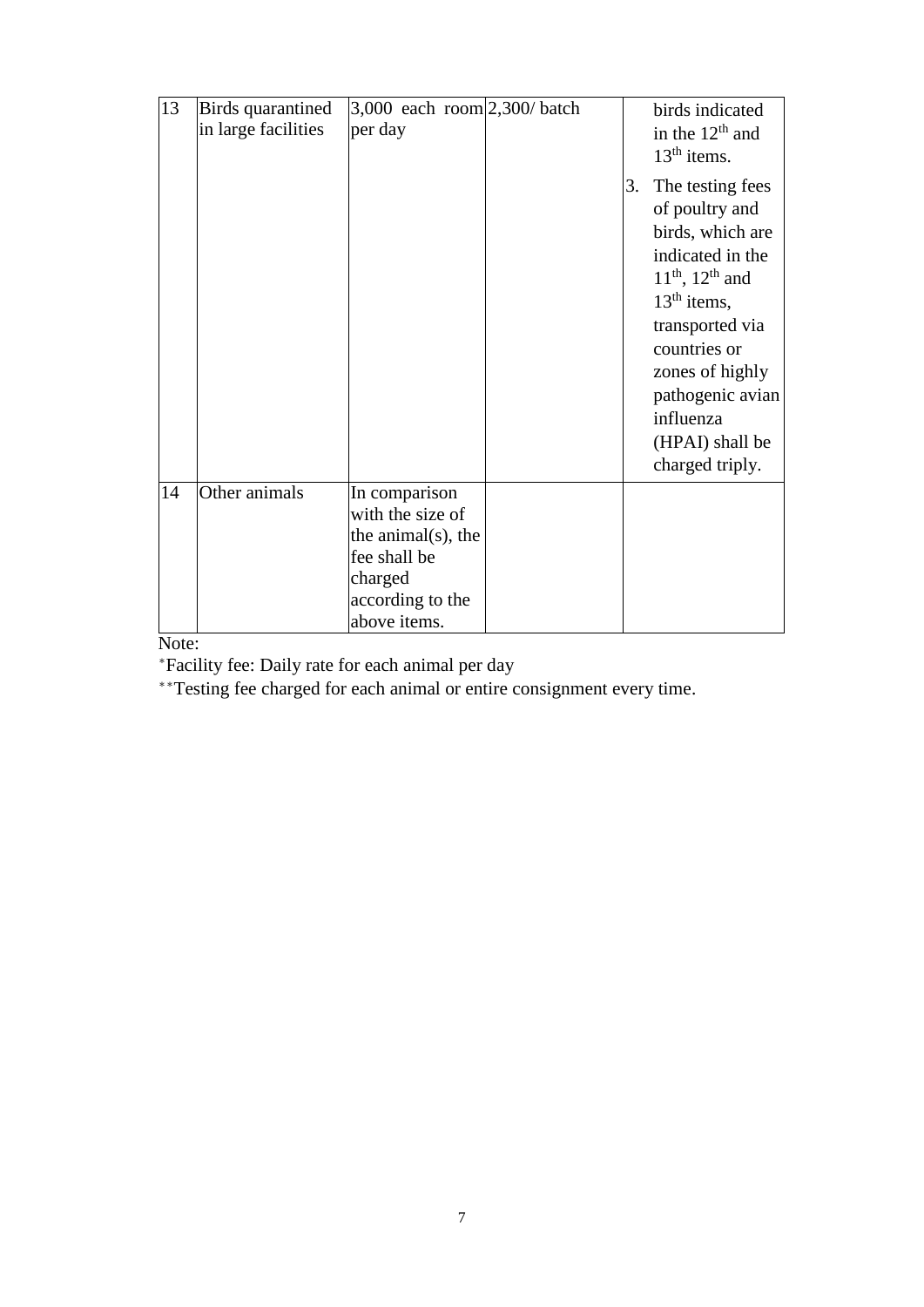|                  | $1$ ave $2 - 1$ et standard for Annihal Carcass Burning |  |
|------------------|---------------------------------------------------------|--|
| Fee (NT\$)       | Remarks                                                 |  |
| 185 per kilogram | Less than $1 \text{ kg}$ is counted as $1 \text{ kg}$   |  |

Table 2 Fee Standard for Animal Carcass Burning